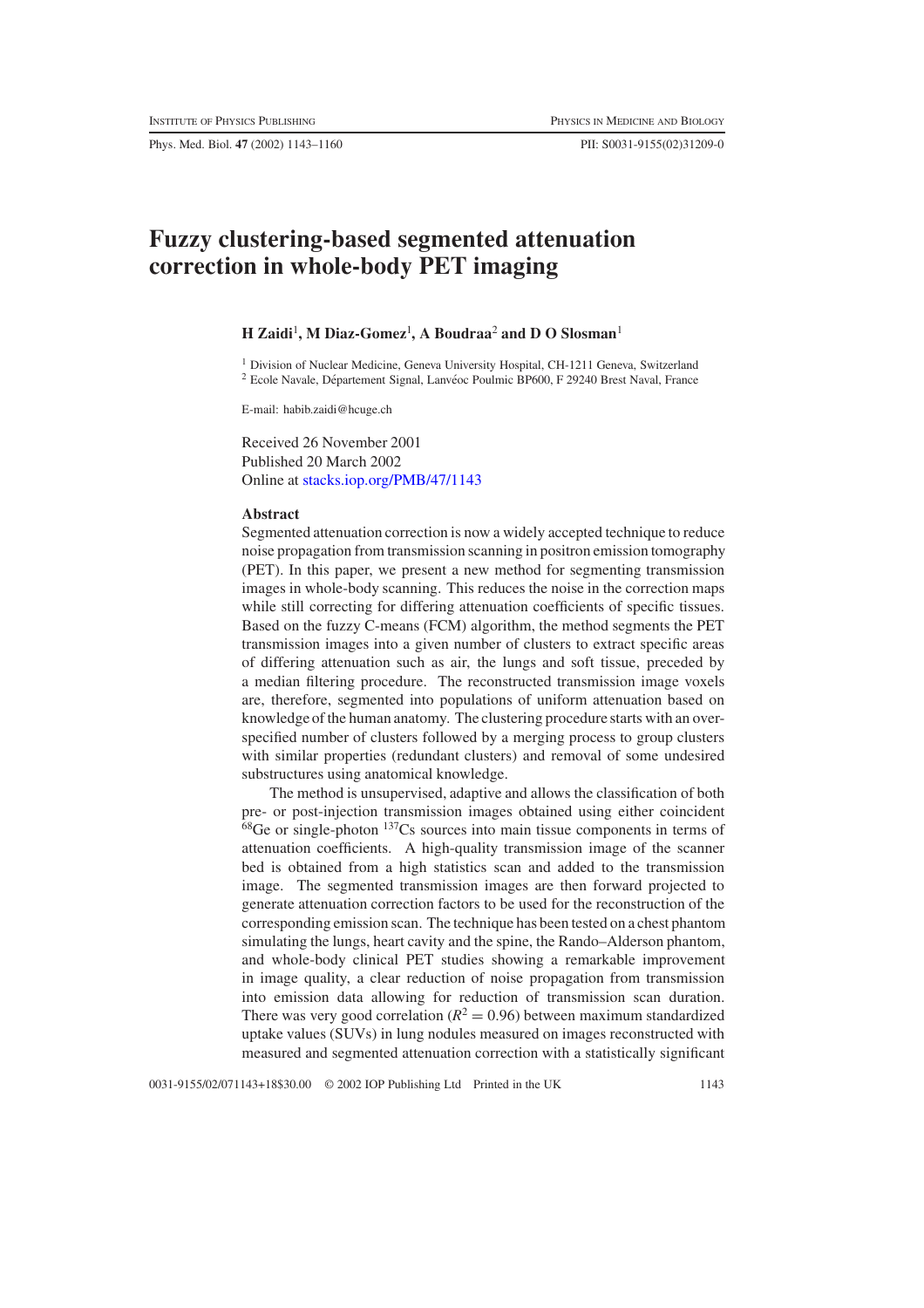decrease in SUV (17.03%  $\pm$  8.4%,  $P < 0.01$ ) on the latter images, whereas no proof of statistically significant differences on the average SUVs was observed. Finally, the potential of the FCM algorithm as a segmentation method and its limitations as well as other prospective applications of the technique are discussed.

## **1. Introduction**

Attenuation correction (AC) in positron emission tomography (PET) represents a key step in the reconstruction process and is now widely accepted by the nuclear medicine community as an essential component of the long chain of modules required for the reconstruction of artefactfree, quantitative data. AC has been shown to improve image quality, lesion detection, staging and management of patients in clinical oncology compared to non-attenuation corrected images [\(Lonneux](#page-16-0) *et al* [1999](#page-16-0)). Traditionally, PET transmission measurements are usually acquired in two-dimensional (2D) mode with positron-emitting (<sup>68</sup>Ga/<sup>68</sup>Ge) rotating rod sources. Blank (without the patient in the field-of-view) and transmission (with the patient in the field-of-view) scans are acquired and the ratio calculated, generally after some spatial filtering, to reduce statistical variations in the data sets. The attenuation correction factor (ACF) for a given line of response is calculated as the ratio of the blank count rate and transmission count rate. The higher count rate capability resulting from the decreased detector dead time and increased object penetration substantiates the recent interest in single-photon sources such as  $^{137}Cs$  $(E<sub>\gamma</sub> = 662 \text{ keV})$ . Since <sup>137</sup>Cs has a higher energy photon than the 511 keV from the emission annihilation radiation, the measured transmission must be scaled to account for the difference. This is relatively straightforward and a simple exponent can be used (Bailey 1998).

Noise from the transmission scan will spread through the reconstruction process, affecting the quality of the images. To minimize this effect, long transmission scans are normally acquired to ensure good statistics at the expense of patient comfort especially in the case of whole-body scanning on low-sensitivity partial-ring PET tomographs. During the last decade, techniques based on transmission image segmentation and tissue classification tools have been proposed to minimize the acquisition time (less than 5 min) and increase the accuracy of AC, while still preserving or even reducing the noise level [\(Anderson](#page-16-1) *et al* [1999](#page-16-1), [Reutte](#page-17-0) *et al* [1997,](#page-17-0) [Riddell](#page-17-1) *et al* [1999,](#page-17-1) [Yu and Nahmias 1996\)](#page-17-2). Segmentation algorithms must reach equilibrium between the final image quality and computational time. The majority of segmentation methods used for AC fall into one of the following two classes: histogram-based thresholding techniques [\(Meikle](#page-16-2) *et al* [1993](#page-16-2), Xu *[et al](#page-17-3)* [1994,](#page-17-3) 1996) and fuzzy-segmentation techniques [\(Zaidi](#page-17-4) *et al* [2001](#page-17-4), [Bettinardi](#page-16-3) *et al* [1999\)](#page-16-3). Threshold approaches use the grey-level histogram counts to distinguish between regions [\(Bilger](#page-16-4) *et al* [2001](#page-16-4)); however, if the histogram is the sole input source, the technique is most likely to fail in regions where the total number of counts is small (e.g. the skull). Their performance strongly depends on the choice of the thresholds.

Fuzzy-segmentation techniques on the other hand demonstrated excellent performance and produced good results as an automated, unsupervised tool for segmenting noisy images in a robust manner [\(Zaidi](#page-17-4) *et al* [2001,](#page-17-4) [Action](#page-16-5) *et al* [1999,](#page-16-5) [Bettinardi](#page-16-3) *et al* [1999,](#page-16-3) [Boudraa](#page-16-6) *et al* [1996,](#page-16-6) 2000). They are iterative procedures that minimize an objective function. As an output, a membership degree is assigned to every voxel with respect to a cluster centre. Among the algorithms which belong to this class is the fuzzy C -means (FCM) clustering algorithm developed in the 1970s [\(Dunn 1974](#page-16-7)) and extended later [\(Bezdek 1973](#page-16-8), Bezdek *et al* 1987).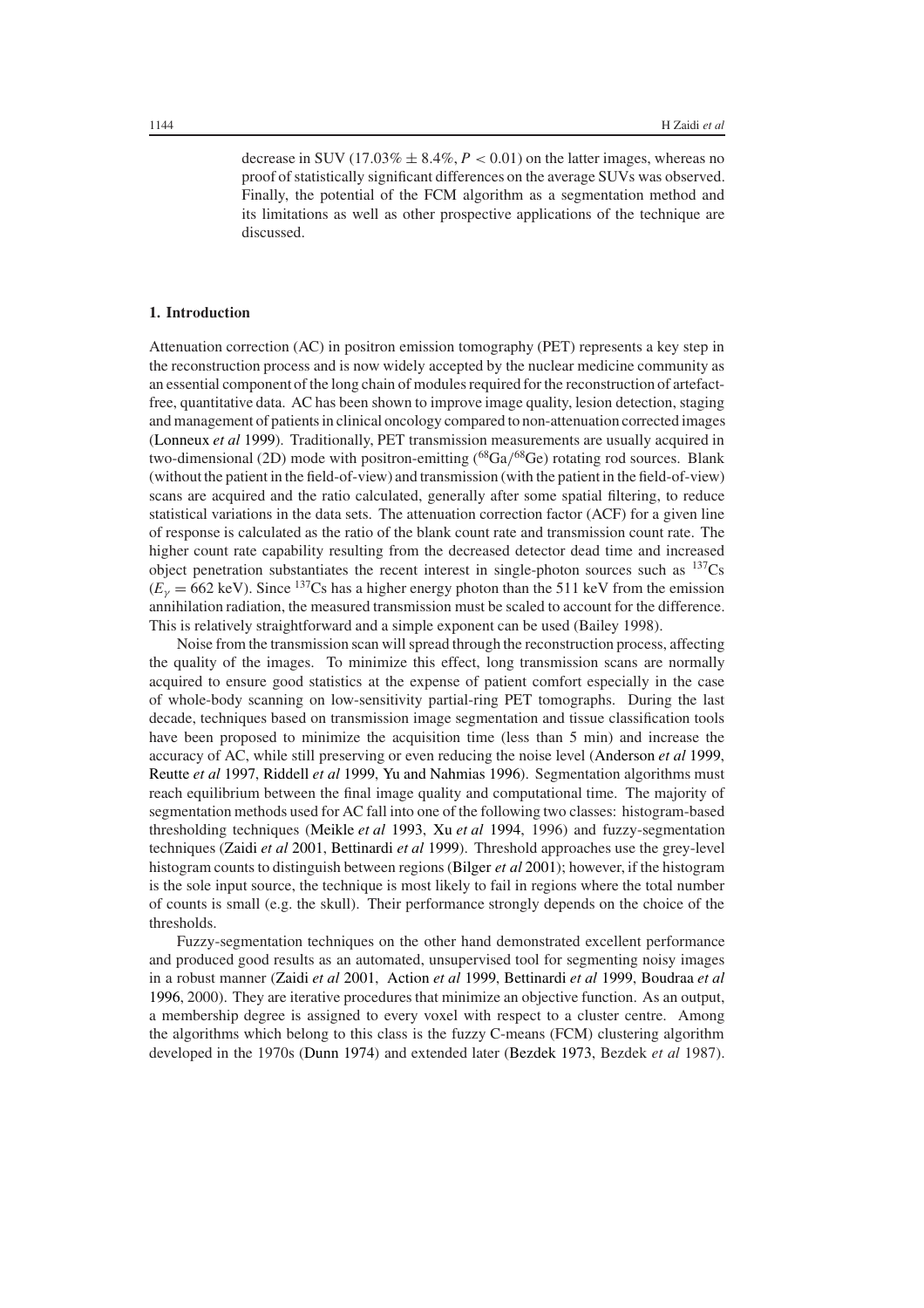The number of clusters is normally passed as an input parameter. To automate the process, a cluster validity index can be used to select the optimal number of clusters [\(Pal and Bezdek](#page-17-5) [1995,](#page-17-5) [Xie and Beni 1991\)](#page-17-6).

It is recognized that the FCM is sensitive to noise and outliers. To handle the problem of noise, the possibilistic C-means (PCM) [\(Krishnapuram and Keller 1993\)](#page-16-9) or maximum entropy principle-based fuzzy clustering (MEPFC) [\(Beni and Liu 1994\)](#page-16-10) algorithms can be used. PCM assumes that the membership function of a point in a fuzzy set (or cluster) is absolute,i.e. it is an evaluation of a degree of typicality not depending on the membership values of the same point in other clusters. In contrast, clustering approaches including the FCM and MEPFC impose a probabilistic constraint, according to which the sum of the membership values of a point in all the clusters must be equal to 1. The PCM algorithm treats each cluster independently of the rest and can thus provide several identical prototypes while completely failing to detect some other clusters. Furthermore, PCM is heavily dependent on initialization and its 'bandwidth parameter',  $\eta$ , is difficult to estimate. It was also reported that this algorithm has the undesirable tendency to produce coincidental clusters [\(Barni](#page-16-11) *et al* [1996\)](#page-16-11). Also, MEPFC depends heavily on initialization and often generates coincidental clusters since the objective function of this algorithm is separable. In addition, the 'scale parameter', *β*, depends on the data set and usually has to be determined experimentally [\(Bettinardi](#page-16-3) *et al* [1999](#page-16-3)). Even though the FCM is more sensitive to noise than PCM and MEPFC, it does not require parameters such as  $\eta$  and  $\beta$  to run. Furthermore, FCM is less sensitive to initialization than both PCM and MEPFC. For slightly noisy data, the performance of the FCM is not disturbed. However, for highly noisy data the performance of the FCM is affected. The aim of the present work is to tackle real data that could be reasonably noisy and not the challenging problem of highly noisy data.

The purpose of this work is to develop a powerful and robust segmentation tool, the use of which, in combination with morphological information provided by the cluster (sharp boundaries) to improve homogeneity within regions, allows us to reduce significantly the noise. Short transmission images in whole-body scanning can, therefore, be segmented into regions (clusters) of known attenuation coefficients (e.g. lungs, soft tissue and air). The final attenuation map is then calculated by combining the segmented and original images in a weighted fashion, using an approach similar to that described by Xu *et al* (1994, 1996), followed by adding up a previously acquired high statistics bed image.

#### **2. Materials and methods**

#### *2.1. The fuzzy C-means segmentation algorithm*

A basic problem that arises in a wide variety of fields, including pattern recognition, machine learning and statistics, is the so-called *clustering problem*. It plays a key role in searching for structures in data. Each of these structures is called *cluster*, a region in which the elements (objects) are as similar as possible. In this paper, data clustering is viewed as data partitioning problem. For partitioning data sets into groups of similar objects, it has been argued that fuzzy approaches often work better than crisp ones [\(Krishnapuram and Keller](#page-16-9) [1993,](#page-16-9) [Beni and Liu 1994](#page-16-10), [Bezdek 1973,](#page-16-8) [Trauwaert](#page-17-7) *et al* [1991,](#page-17-7) [Roubens 1978](#page-17-8)). This is the case in many iterative algorithms, which converge to a local minimum of the objective function, without any assurance of its proximity to the global minimum. In this situation, a fuzzy clustering method evolves more smoothly to the global minimum whereas a crisp method bears more risk to get stuck in a local minimum [\(Rousseeuw](#page-17-9) *et al* [1995\)](#page-17-9). In clustering-based image segmentation, the fuzzy approach is more reliable than the crisp one because grey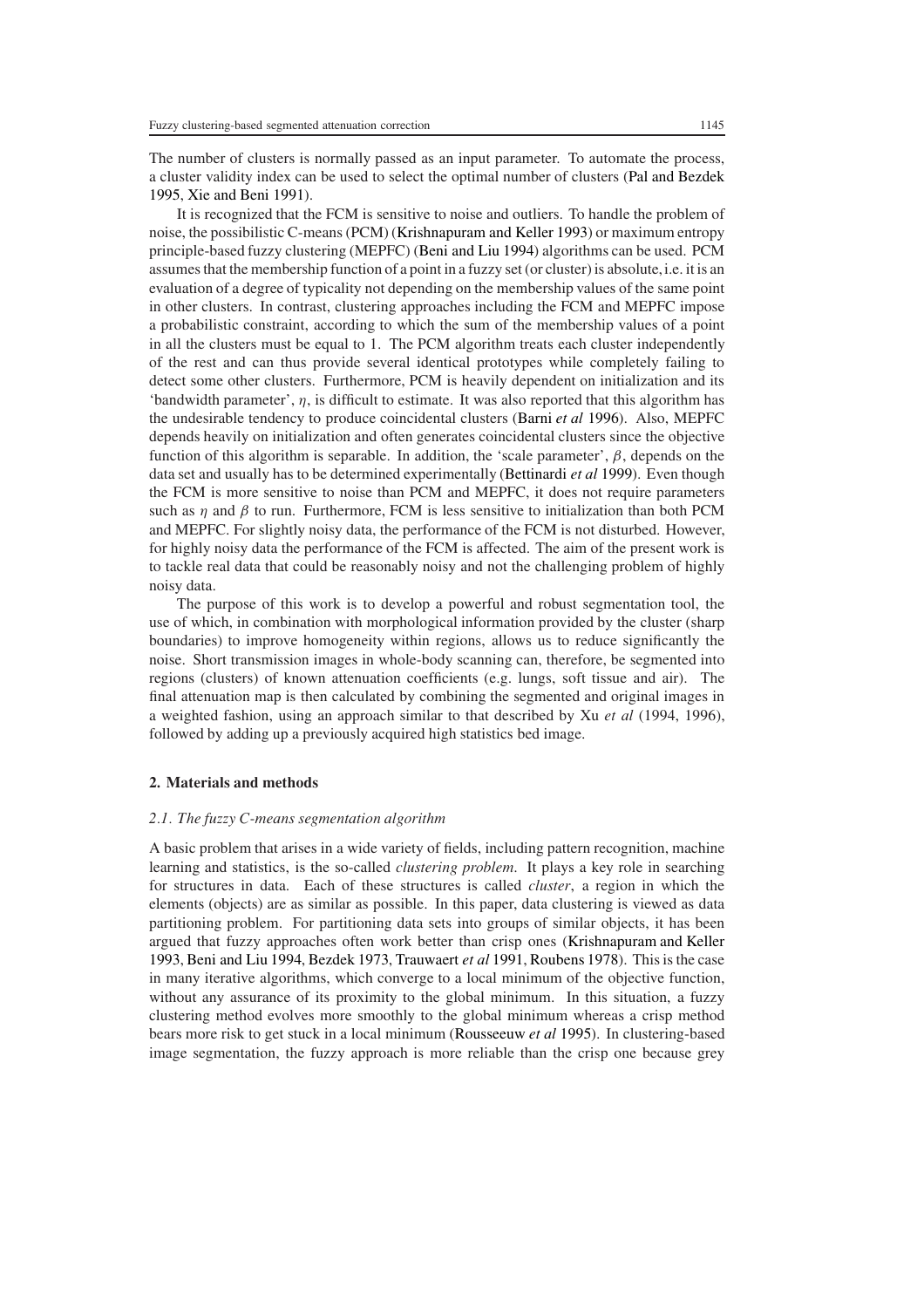image possesses ambiguity within pixels due to the possible multi-valued levels of brightness in the image [\(Pal and Pal 1993\)](#page-17-10). Incertitude in image pattern may be explained in terms of greyness ambiguity. For example, in medical image processing, the fuzzy approach is well suited because biological tissues have overlapping grey-scale intensity distributions due to imperfect image uniformity, noise and partial volume effects.

Consider a set of *n* vectors  $X = \{x_1, x_2, \ldots, x_n\} \subset r^p$  to be clustered into  $c \in \{1, 2, \ldots, n\}$ subsets that represent the structure of *X*. Each  $x_k \in R^p$  is a feature vector consisting of *p* realvalued measurements (colour, length, *...*) describing the features of the object represented by *xk*. Clustering in unlabelled data *X* is the assignment of labels to objects generating *X*. *c*-partitions of *X* are sets of  $(c \times n)$  values  $\{\mu_{ik}\}\$ that can be conveniently arranged as a  $(c \times n)$ matrix  $U = [\mu_{ik}]$ . Each element,  $\mu_{ik}$ , represents that the membership degree of  $x_k$  belongs to the *i*th cluster. The set of all  $c \times n$  non-degenerate constrained fuzzy partitions,  $A_{cn}$ , is defined as follows:

$$
A_{cn} = \left\{ U \in R^{c \times n} \middle| \sum_{i=1}^{c} \mu_{ik} = 1, \sum_{k=1}^{n} \mu_{ik} > 1 \text{ and}
$$
  

$$
\mu_{ik} \in [0, 1], i = 1, ..., c, 1 \leq k \leq n \right\} \subset [0, 1]^{c \times n}.
$$

A well-known model of fuzzy clustering in *X* is the following objective function [\(Bezdek](#page-16-8) [1973\)](#page-16-8):

$$
J_m(U, V: X) = \sum_{k=1}^n \sum_{i=1}^c (\mu_{ik})^m \|x_k - v_i\|_A^2.
$$

*U* ∈ *A<sub>cn</sub>* is a fuzzy partition matrix, *m* ∈ [1, + ∞[ is a weighting exponent called the fuzzifier,  $V = (v_1, v_2, \ldots, v_c)$  is a vector of unknown cluster centres (prototypes),  $v_I \in R^p$  for  $1 \leq$  $V = (v_1, v_2, \dots, v_c)$  is a vector of unknown cluster centres (prototypes),  $v_I \in R^{\nu}$  for  $I \le i \le c$  and  $||x||_A = \sqrt{x^T A x}$  is any inner product norm where *A* is any positive definite matrix. Good partition  $U^*$  of *X* are taken from  $(U^*, V^*)$  that are local minimizers of  $J_m$ . The usual method to optimize  $J_m$  is to use partial optimization of  $U$  and  $V$ . That is, we first fix  $U$  and find necessary conditions on *V* to minimize  $J_m$ . Then, we fix *V* and minimize  $J_m$  with respect to  $U$  [\(Bezdek 1973\)](#page-16-8). Approximate optimization of  $J<sub>m</sub>$  by the FCM is based on the iteration:

<span id="page-3-0"></span>
$$
\mu_{ik} = \left[ \sum_{j=1}^{c} \left( \frac{\|x_k - v_i\|_A}{\|x_k - v_j\|_A} \right)^{\frac{2}{m-1}} \right]^{-1} \tag{1}
$$

$$
v_i = \frac{\sum_{k=1}^n \mu_{ik}^m x_k}{\sum_{k=1}^n \mu_{ik}^m}.
$$
\n(2)

<span id="page-3-3"></span><span id="page-3-1"></span>The FCM algorithm consists of iterations alternating between equations [\(1\)](#page-3-0) and [\(2\)](#page-3-1). This algorithm converges to either a local minimum or a saddle point of *Jm* [\(Bezdek 1973\)](#page-16-8). In this work, feature vector  $x_k$  is restricted to the image grey-level value *l*. Thus, in the histogrambased FCM algorithm [\(Boudraa](#page-16-12) *et al* [2000\)](#page-16-12), equations [\(1\)](#page-3-0) and [\(2\)](#page-3-1) are formulated as follows:

$$
\mu_{il} = \left[ \sum_{j=1}^{c} \left( \frac{\|l - v_i\|_A}{\|l - v_j\|_A} \right)^{\frac{2}{m-1}} \right]^{-1} \tag{3}
$$

<span id="page-3-2"></span>
$$
v_i = \frac{\sum_{l=0}^{L-1} \mu_{il}^m H(l)l}{\sum_{l=0}^{L-1} \mu_{il}^m}
$$
(4)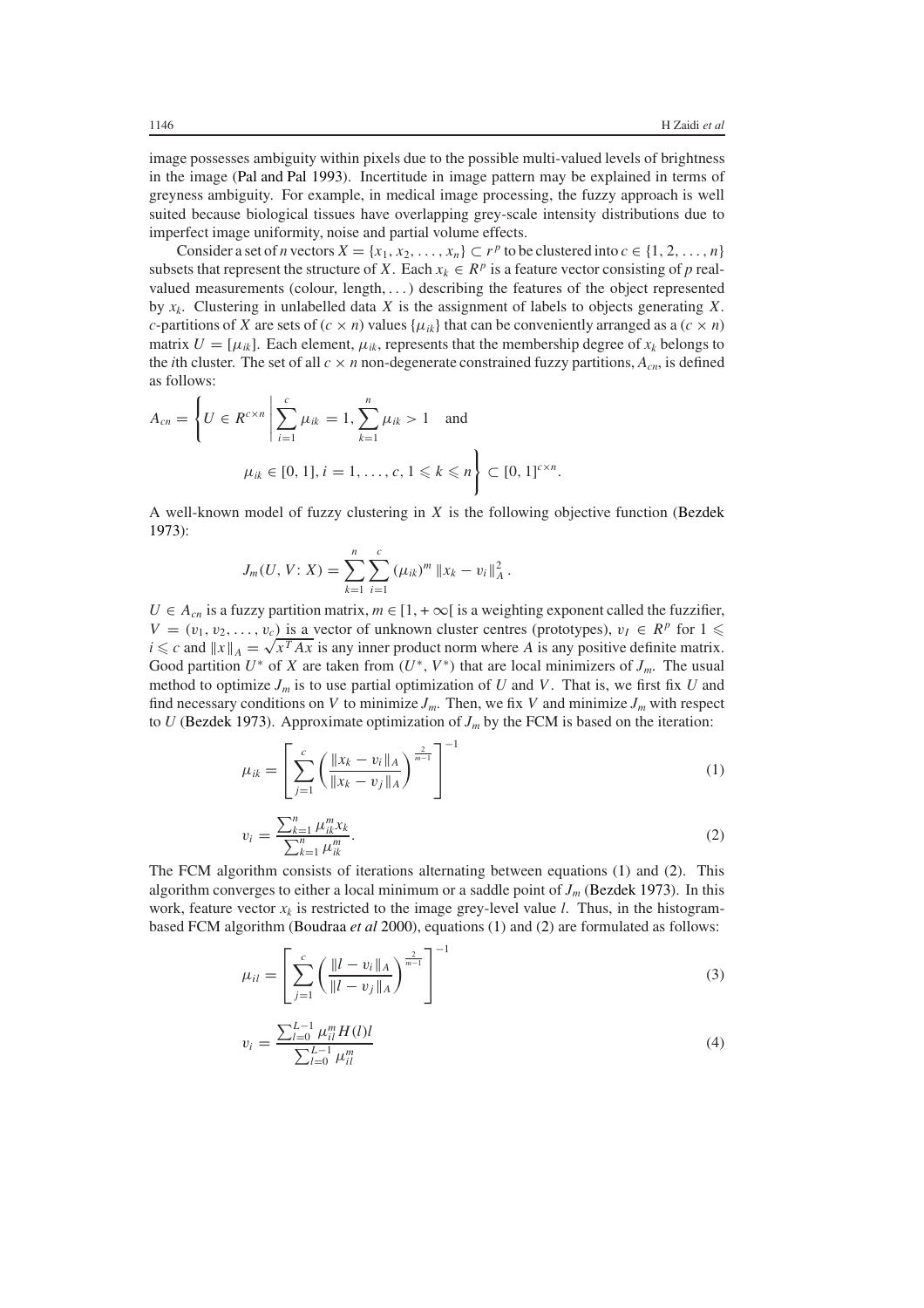where *H* represents the histogram of image of *L*-levels, where *L* is the number of grey levels. Each voxel has a feature that lies in the new discrete set  $X = \{0, 1, \ldots, L-1\}$ . The computation of membership degrees of *H*(*l*) voxels is reduced to that of only one voxel with *l* as the grey-level value. The histogram-based FCM algorithm is outlined in the following steps:

- (1) fix the number of clusters  $c, 2 \leq c \leq L$ , and the threshold value  $\varepsilon$ ;
- (2) find the number of occurrences  $H(l)$  of  $l, l = 0, 1, \ldots, L 1$ ;
- (3) initialize  $\mu_{il}$  using the *L* grey levels such that

$$
\sum_{i=1}^{c} \mu_{il} = 1 \qquad l = 0, 1, \dots, L - 1
$$

- (4) compute the centroid according to equation [\(4\)](#page-3-2);
- (5) update the membership degree  $\tilde{\mu}_{il}$  according to equation [\(3\)](#page-3-3);
- (6) compute the defect measure

$$
E = \sum_{i=1}^{c} \sum_{l=0}^{L-1} |\tilde{\mu}_{il} - \mu_{il}|
$$

(7) if  $(E > \varepsilon)$  { $\mu_{il} \leftarrow \tilde{\mu}_{il}$  go to step 4}; (8) defuzzification process.

We use as many iterations as required until *E* is smaller than  $\varepsilon$  (in our case the threshold was fixed to 0.001). For the defuzzification process, every voxel is assigned to the cluster centre for which it has the maximum membership degree.

#### *2.2. Attenuation correction and image reconstruction*

The whole-body 3D tomograph installed at Geneva University Hospital, the ECAT ART (CTI*/*Siemens) was recently upgraded to use collimated point sources of 137Cs and is capable of producing high-quality scatter-free data in this continuously rotating partial-ring tomograph [\(Watson](#page-17-11) *et al* [1997\)](#page-17-11). This allows to increase the count statistics while drastically diminishing the acquisition time. There is a dual multi-slit collimator singles transmission source comprising two sets of 12 slits having an aperture ratio of 15:1 and axial pitch twice the axial crystal ring pitch. The images were scatter-corrected and reconstructed using normalized attenuation-weighted, ordered subset–expectation maximization iterative reconstruction (NAW OSEM) [\(Michel](#page-17-12) *et al* [1998\)](#page-17-12). The default parameters used in clinical routine were applied (two iterations, eight subsets) followed by a post-processing Gaussian filter (kernel FWHM = 6.0 mm). The voxel size was set to  $3.4 \times 3.4 \times 3.4$  mm<sup>3</sup>.

When applying fuzzy clustering algorithms, a common task is to start with an oversized number of clusters. This is done to prevent the algorithm from misidentifying conflicting regions. Some of the problematic regions are the outer boundaries of the lungs and the brain skull. A merging process usually follows this overestimation in order to get the desired or natural number of clusters according to *a priori* anatomic knowledge.

PET transmission images were segmented using the FCM algorithm described above. The algorithm has been largely tested on different data sets, acquired under various timing protocols. Our experiments were valuable for optimizing the initial number of clusters (e.g. five in the thorax region). This overestimation of the actual regions present in the image greatly simplifies the merging process from five to three clusters. A contour detection algorithm is used to identify the external boundary of the thorax. From this initial segmentation, the bed is easily identified and can be removed using a mask filter. The filter gives back a binary image,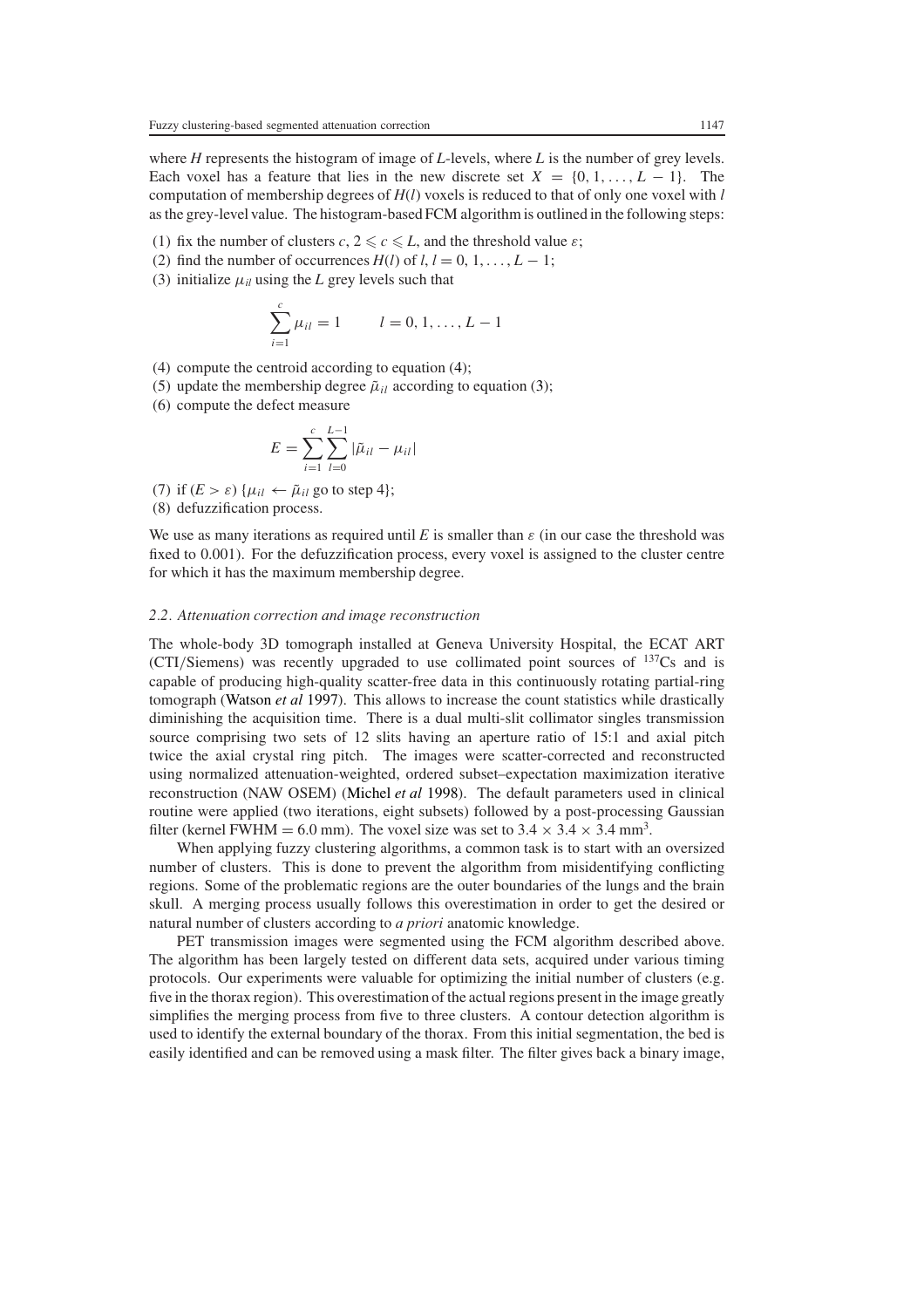<span id="page-5-0"></span>**Figure 1.** Illustration of the segmentation process of the heart*/*chest phantom transmission images showing from left to right: the original transmission image, FCM segmented image using five clusters, merging process to a three-clustered image (the bed is removed here), low-noise segmented image of the bed acquired and processed off-line, and the final attenuation map after applying a Gaussian filter and weighted averaging (the bed is added here).

where the soft tissue has one label and the background and lungs share another. In the final step, the lungs are identified using a labelling technique as outlined in Boudraa *et al* (1996, 2000), taking advantage of the fact that voxels belonging to the lungs are totally surrounded by soft tissue. A fast and efficient algorithm for image volume scanning and edge filling that avoids testing the condition on each voxel is used. Bone and soft tissue are considered as a single class since they are indistinguishable on typical short transmission scans.

The whole process is illustrated in figure [1.](#page-5-0) Once the transmission image is segmented, the tissue type corresponding to each label is identified (e.g. lungs, soft tissue, air). The attenuation map is then calculated by weighted averaging combining the segmented and original images using an approach similar to that described in Xu *et al* (1994, 1996). To this end, the voxels corresponding to lungs and soft tissue in the original reconstructed transmission images are scaled so that the averages within these regions are  $\mu_{l}$  and  $\mu_{sa}$ , respectively. The voxels within these regions are then filtered to reduce statistical noise and scaled to the expected attenuation density value. The hybrid attenuation map  $f_h(x, y)$  is then calculated as follows:

$$
f_h(x, y) = \begin{cases} w_s \mu_{sFCM} + \frac{\mu_{st}}{\mu_{sa}} f_s(x, y) \times (1 - w_s) & \text{if} \quad (x, y) \in \text{soft tissue region} \\ w_l \mu_{IFCM} + \frac{\mu_{lt}}{\mu_{la}} f_l(x, y) \times (1 - w_l) & \text{if} \quad (x, y) \in \text{lung region} \\ \mu_a = 0 & \text{if} \quad (x, y) \in \text{air region} \end{cases}
$$
 (5)

where  $\mu_{st}$ ,  $\mu_{lt}$ ,  $\mu_{sa}$ ,  $\mu_{la}$  are the theoretical and average attenuation coefficients (obtained from the transmission image) for soft and lung tissues, respectively.  $\mu_{\text{sFCM}}$  and  $\mu_{\text{FCM}}$  are the attenuation coefficients corresponding to the cluster centres of the segmented transmission image. The attenuation coefficient for air,  $\mu_a$ , was neglected. The class-dependent weighting factors *ws* and *wl* control the degree to which the true values are emphasized [\(Anderson](#page-16-1) *et al* [1999\)](#page-16-1), and were identical to the values reported in Xu *et al* (1996).

Subsequently, a high statistics transmission bed scan was acquired and the images were processed using the same reconstruction and processing protocol. This low-noise image of the bed is added up to the final segmented transmission images. The code was implemented to account for the different bed elevations between the bed scan and the clinical data sets by reading the appropriate information from the header of both images. The boundaries are then made more natural by applying a  $5 \times 5$  Gaussian filter.

The proposed fuzzy clustering-based segmented attenuation correction (FCSAC) scheme was compared to both the standard measured attenuation correction (MAC) [\(Watson](#page-17-13) *et al* [1999\)](#page-17-13) applied in clinical routine in our division and histogram thresholding-based segmented attenuation correction (TSAC) based on the work of Xu *et al* (1994, 1996) implemented within the ECAT 7.2 software supplied by the scanner manufacturer. In brief, the processing of the data sets entailed the following steps: the emission sinogram, normalization and reference scans together with the original transmission volume and AC matrix obtained using MAC were obtained for all data sets. The transmission images were thus segmented using both the FCM and thresholding techniques. The AC matrix is then calculated by forward projection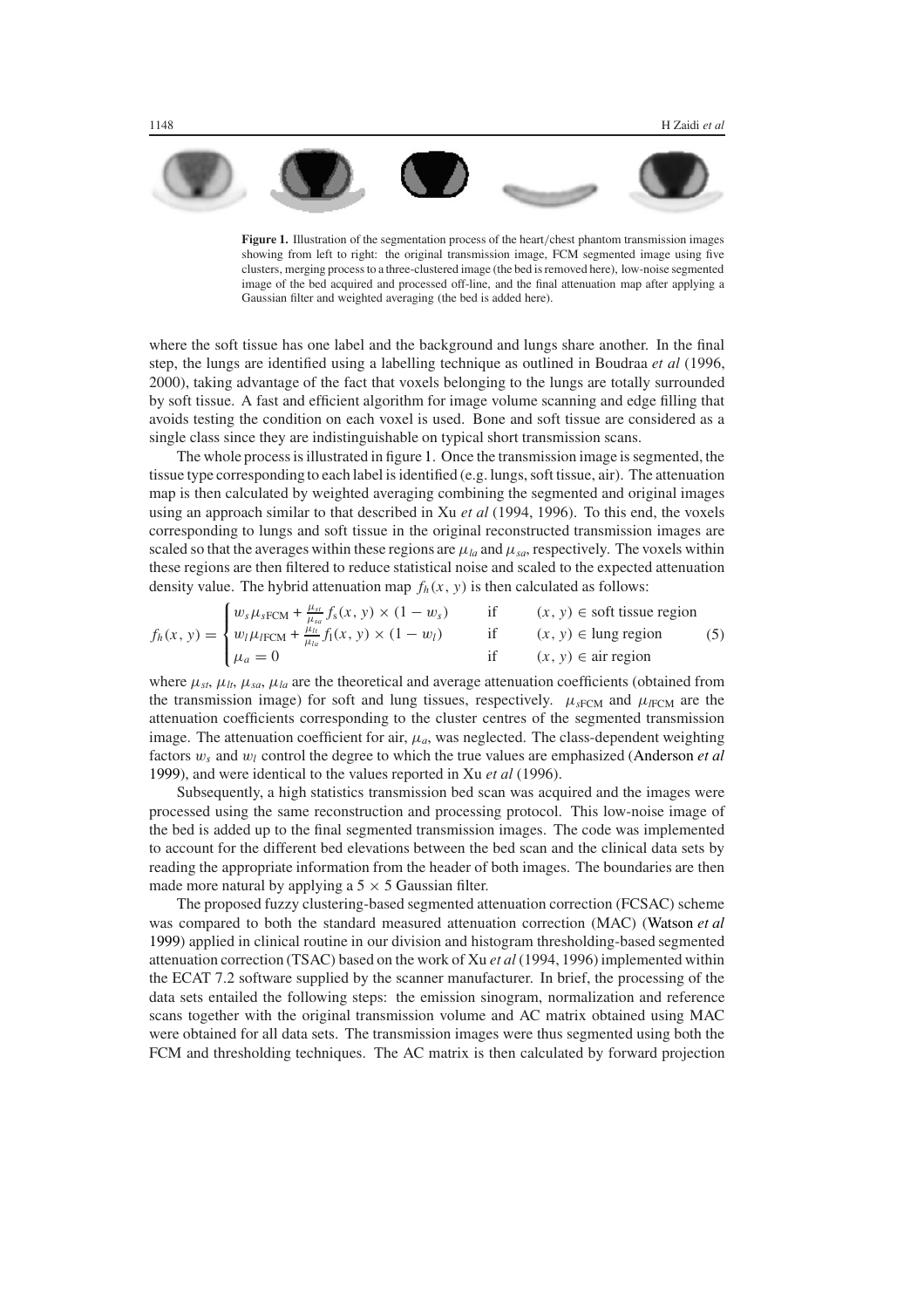at appropriate angles of the resulting processed transmission image. The generated ACFs map was then used to correct the emission data. Qualitative and quantitative assessments of differences between images processed using the different protocols were performed by visual assessment and estimating the parameters of clinical interest [\(Zaidi](#page-17-4) *et al* [2001\)](#page-17-4).

#### *2.3. Phantom studies*

Experimental phantom studies were performed to assess the accuracy and relative performance of the different protocols and their potential in clinical routine applications. Both the Alderson and chest*/*heart anthropomorphic phantoms were scanned and processed using the three protocols described above.

*2.3.1. The Alderson phantom.* The anthropomorphic Rando–Alderson phantom (Radiology Support Devices, Inc., Long Beach, CA) was used to assess the performance of the FCM segmentation algorithm. The phantom is made of tissue-equivalent materials that match human tissues in terms of mass density and attenuation characteristics. Transmission scans of 2, 3, 5 and 10 min corresponding to count statistics of 58, 151, 251 and 503 Mcounts, respectively, were acquired at the chest region. Transmission images were then segmented and compared with the original reconstructed images after full processing. We also assessed quantitative differences between the images in terms of average  $\mu$  values and residual noise. The signal-to-noise ratio (SNR) defined as the average attenuation coefficient divided by the standard deviation of pixel intensities was calculated in large regions of interest (ROI) delineated within the lungs and soft-tissue regions.

*2.3.2. The heart/chest phantom.* The chest phantom simulates the lungs, heart cavity and spine contained within an elliptically shaped phantom (long and short axes of 30 and 20 cm). It consists of a top middle region containing heart cavity. Bottom left and right regions simulate the lungs (filled with sawdust). In the bottom centre, there is a cylinder of derlin, simulating the spine (figure  $2(A)$  $2(A)$ ). The three heart cavity compartments were filled with a Ge-68 dissolution with activity concentrations ratios corresponding to 6.1:3:1 between wall:ventricular cavity:background, respectively, chosen to mimic average activity concentrations generally encountered in clinical  $\overline{1}^{18}F$ ]-fluorodeoxyglucose (FDG) studies. The transmission acquisition time was 10 min per bed position and a total of 50 Mcounts were collected for emission data in 3D mode. A typical transaxial slice of the transmission image is shown in figure [1](#page-5-0) and a typical slice of PET myocardial wall images illustrated in figure [2\(](#page-7-0)B). The activity of each compartment was carefully calibrated using a well counter. A total of 76 ROI were drawn in the different compartments of the heart phantom and background for images reconstructed using different protocols (MAC, TSAC and FCSAC), and the mean activity concentration (*C*avg) within each ROI determined. The correlation between the results estimated using the different methods was then checked.

#### *2.4. Clinical studies*

The AC schemes were also tested on 22 patients with lung cancer referred to the Division of Nuclear Medicine of Geneva University Hospital for clinical evaluation of AC methods. All patients had plasma glucose checked before intravenous injection of 222 MBq of  $[18F]$ -FDG adjusted to 70 kg body weight (none of them were diabetic), and PET images were obtained 90 min later. The acquisition time was 16 min per bed position (40% TX and 60% EM). For a quantitative analysis, we investigated the bias introduced and any significant differences in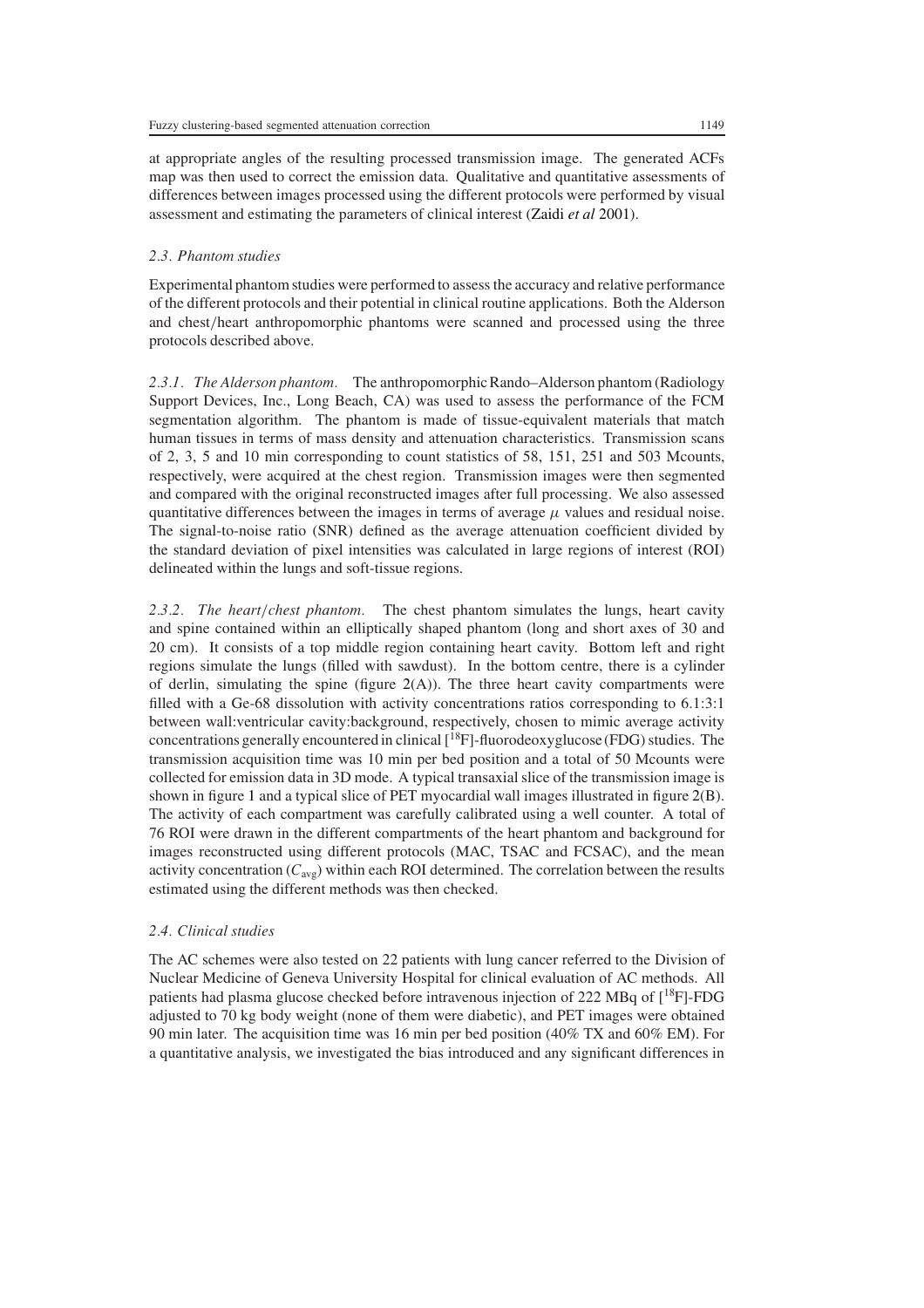

**Figure 2.** (A) Photograph of the heart*/*chest phantom and (B) typical reconstructed transaxial slice at the level of the myocardial wall.

<span id="page-7-0"></span>the calculation of the standard uptake values (SUV) when using different protocols during the processing of the transmission scans. The SUV is a semi-quantitative index of  $\binom{18}{1}$ -FDG uptake commonly used to differentiate malignant from benign tumours and assess the efficacy of the therapy [\(Visvikis](#page-17-14) *et al* [2001\)](#page-17-14).

With the advice of an experienced physician, manual ROI were drawn on the clinical studies that were diagnosed with lung cancer. We then calculated the maximum and average SUV values (SUV<sub>max</sub> and SUV<sub>avg</sub>), standard deviation ( $\sigma$ ) and coefficient of variation (*σ /*SUVavg), when transmission images were segmented using both the FCM and thresholding algorithms with respect to the values obtained using the standard measured transmission protocol. Sets of linear regression plots were then drawn between different processing techniques [\(Press 1992\)](#page-17-15).

Quantitative evaluation of the difference between mean activity concentrations in phantom studies and SUV estimates in patient studies was performed using statistical analysis. A twosample problem in the case of matched and correlated samples was used [\(Statsoft 2001\)](#page-17-16). The student's *t*-test values and the corresponding significance levels associated with the student's analysis (one-tailed test) were calculated for the tumours' SUV estimates with FCSAC and TSAC as compared to the MAC technique (significant *P* value *<*0.01). It is worth pointing out that failure to prove statistically significant differences is not sufficient to confirm that the results are statistically identical.

#### **3. Results**

A detailed investigation was carried out to determine qualitative improvements and investigate quantitatively the correlation and statistically significant differences between the parameters of clinical interest when segmenting transmission images using the FCM algorithm, with respect to both MAC and TSAC methods.

## *3.1. Phantom studies*

*3.1.1. The Alderson phantom.* Figure [3](#page-8-0) illustrates the performance of the segmentation algorithm on the Alderson anthropomorphic phantom acquired with different timings. It can be clearly seen that the segmentation algorithm performs well even with short acquisition times on this low-sensitivity scanner (approximately 1*/*3 of the equivalent full-ring scanner, the ECAT EXACT). The contours of the lungs are well defined and the outer boundaries clearly and accurately delineated.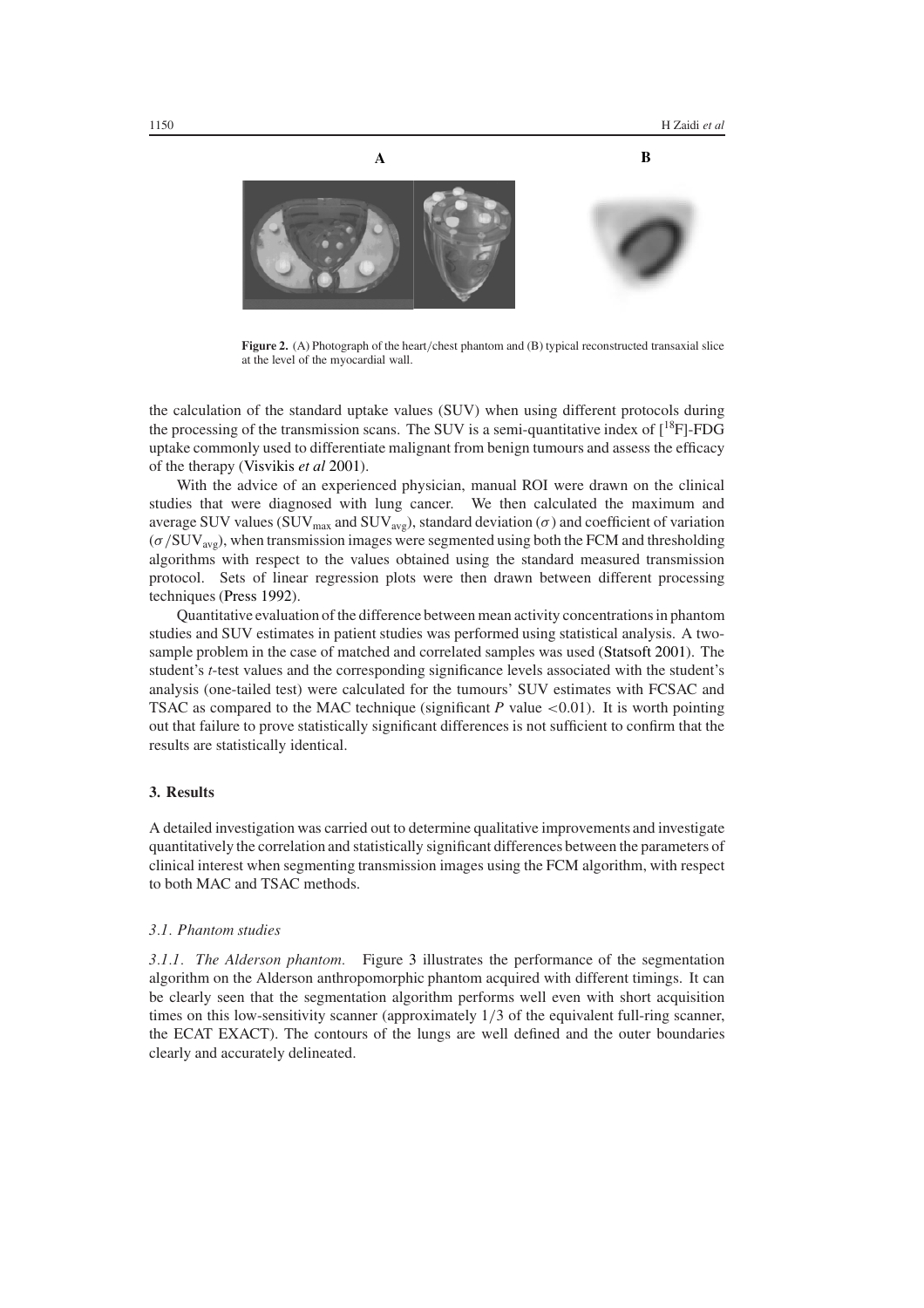

<span id="page-8-0"></span>**Figure 3.** Illustration of the performance of the segmentation algorithm on the Alderson anthropomorphic phantom acquired with different timings. Unprocessed transmission images acquired in 10 min and FCM segmented attenuation map are shown in A and B, respectively. In cases C and D, E and F, and finally G and H, same as above for 5 min, 3 min and 2 min, respectively.

The quantitative analysis of the data revealed slight differences between the average attenuation coefficients in both the lung and soft-tissue regions when using different acquisition times and AC methods. Nevertheless, the segmented attenuation corrected images have higher SNR than the original MAC images (figure [4\)](#page-9-0), which is more pronounced in the lung region.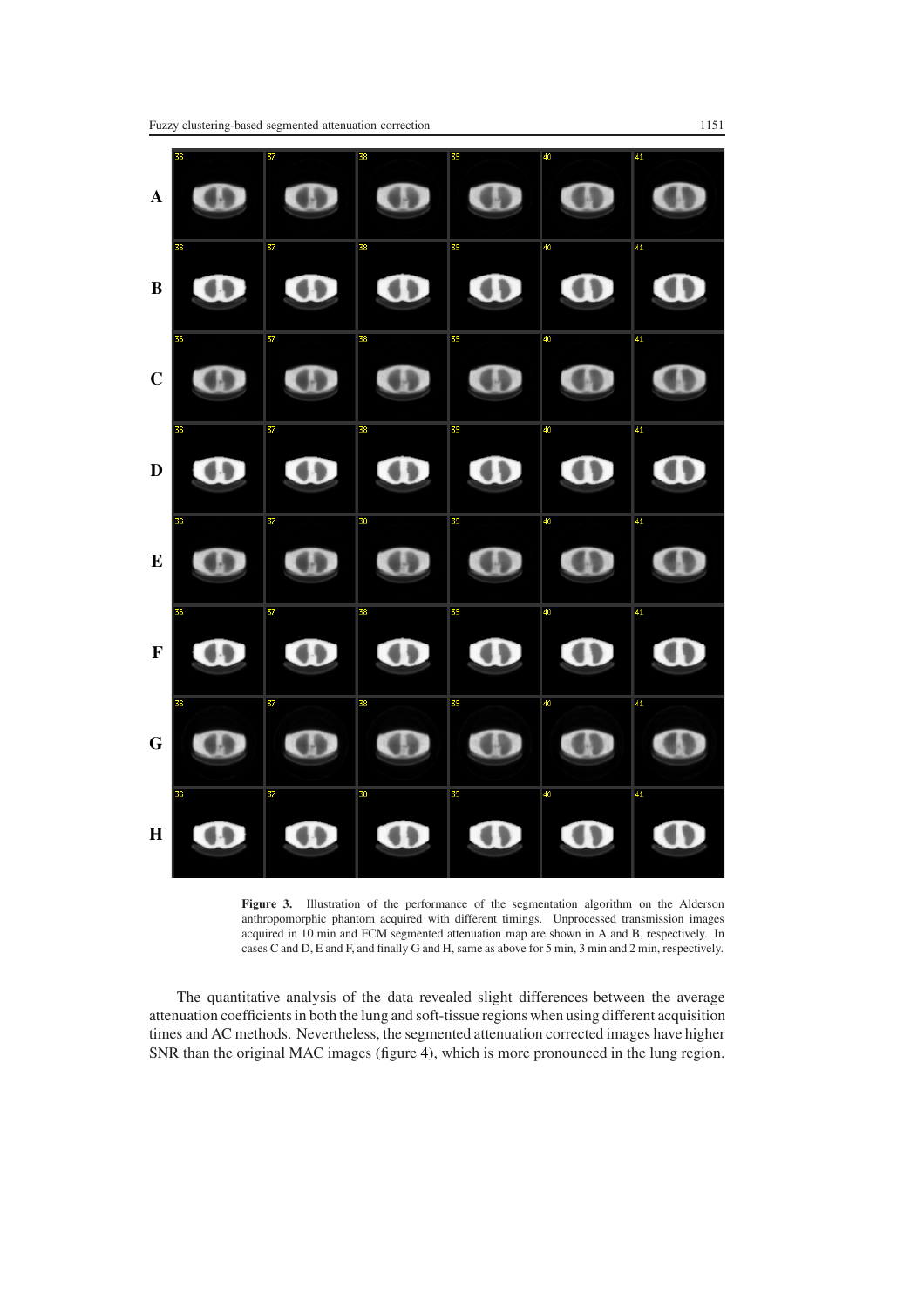

Figure 4. Plot of the SNR in both: (a) the lung and (b) the soft-tissue regions of the Alderson phantom.

<span id="page-9-0"></span>The drastic improvement in SNR in the soft-tissue region when increasing the acquisition time in MAC is worth noting.

*3.1.2. The heart/chest phantom.* Figure [5](#page-10-0) shows a series of linear regression plots illustrating the correlation between the different AC algorithms. The line connecting the data points represents the results of a linear regression analysis. There is a very good correlation ( $R^2$  = 0.96) between MAC and FCSAC techniques and the regression line agreed well with the line of identity (slope  $= 1.01$ ). The dispersion of data points is insignificant and the general trend as shown by the regression line is that the coefficients of variations are similar. However, TSAC leads to 3.5% lower overall estimates than MAC, whereas FCSAC leads to 1% higher estimates. An excellent correlation was also obtained between TSAC and FCSAC as well as between MAC and TSAC. The statistical comparison between absolute activity concentrations estimated using the different AC techniques is summarized in table [1.](#page-10-1) The per cent differences between the correction techniques are minor but statistically significant (*P <* 0.01).

#### *3.2. Clinical studies*

A representative slice of a clinical study at the level of the thorax is shown in figure [6](#page-11-0) illustrating the original reconstructed and segmented images after the labelling process and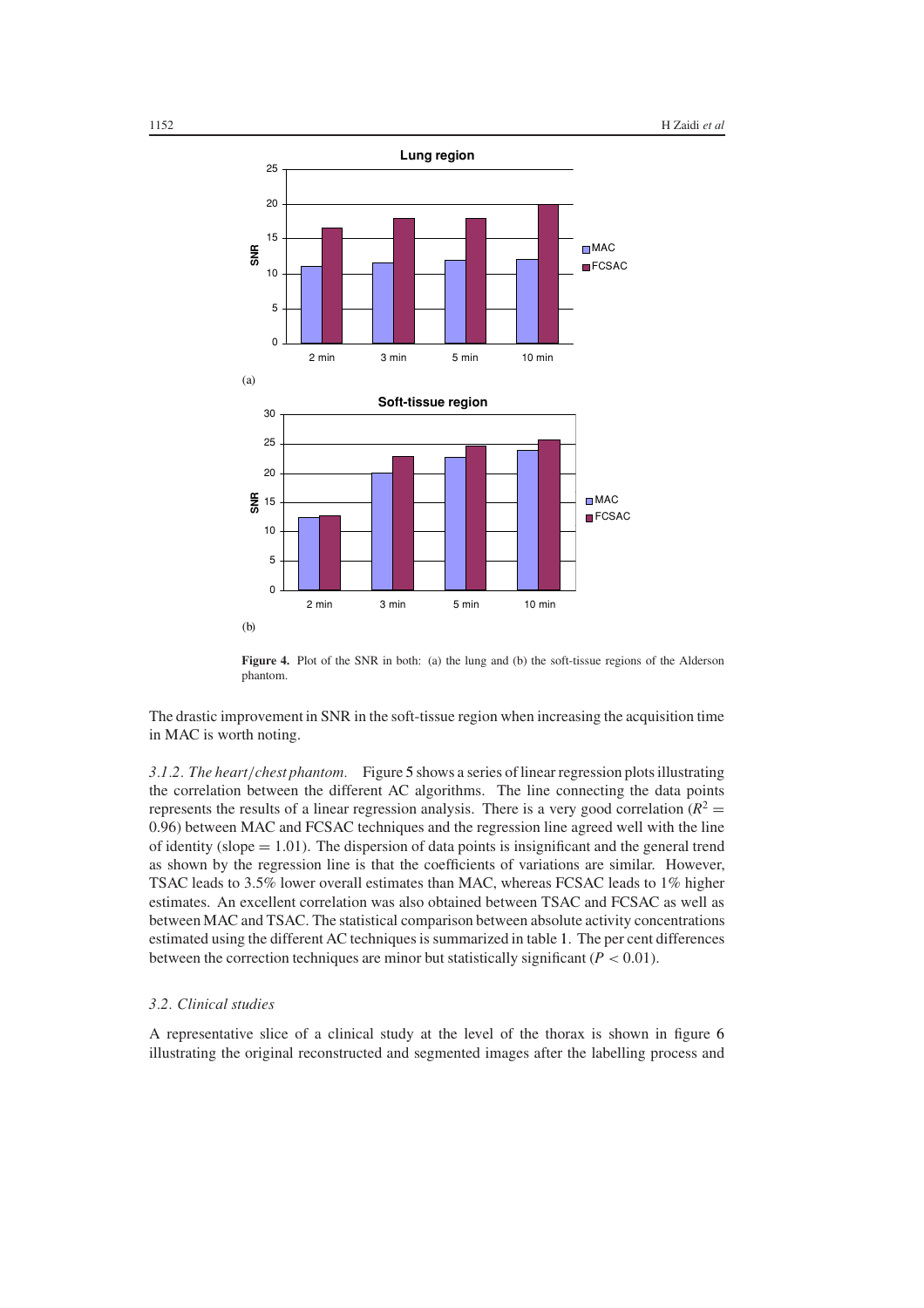

<span id="page-10-0"></span>(c)

**Figure 5.** Correlation plots between heart phantom's average concentrations (*C*avg) and coefficients of variations (*σ /C*avg) when using different processing protocols: (a) MAC and TSAC, (b) MAC and FCSAC and (c) TSAC and FCSAC. Correlation coefficients, best fit equations and standard error of estimates are also included.

<span id="page-10-1"></span>**Table 1.** Summary of statistical comparison between average activity concentrations in phantoms estimated using the usual MAC, TSAC and FCSAC protocols. The average per cent differences and associated statistical difference are shown. The critical *t*-value ( $t_{\text{crit}} = 2.326$ ) is related to a probability of 0.01 for the null hypothesis to occur ('the two distributions are not the same').

| Attenuation correction<br>methods | % difference  | Probability |
|-----------------------------------|---------------|-------------|
| MAC/TSAC                          | $2.2 + 2.2$   | ${<}0.01$   |
| MAC/FCSAC                         | $3.2 + 3.2$   | < 0.01      |
| TSAC/FCSAC                        | $1.8 \pm 1.7$ | < 0.01      |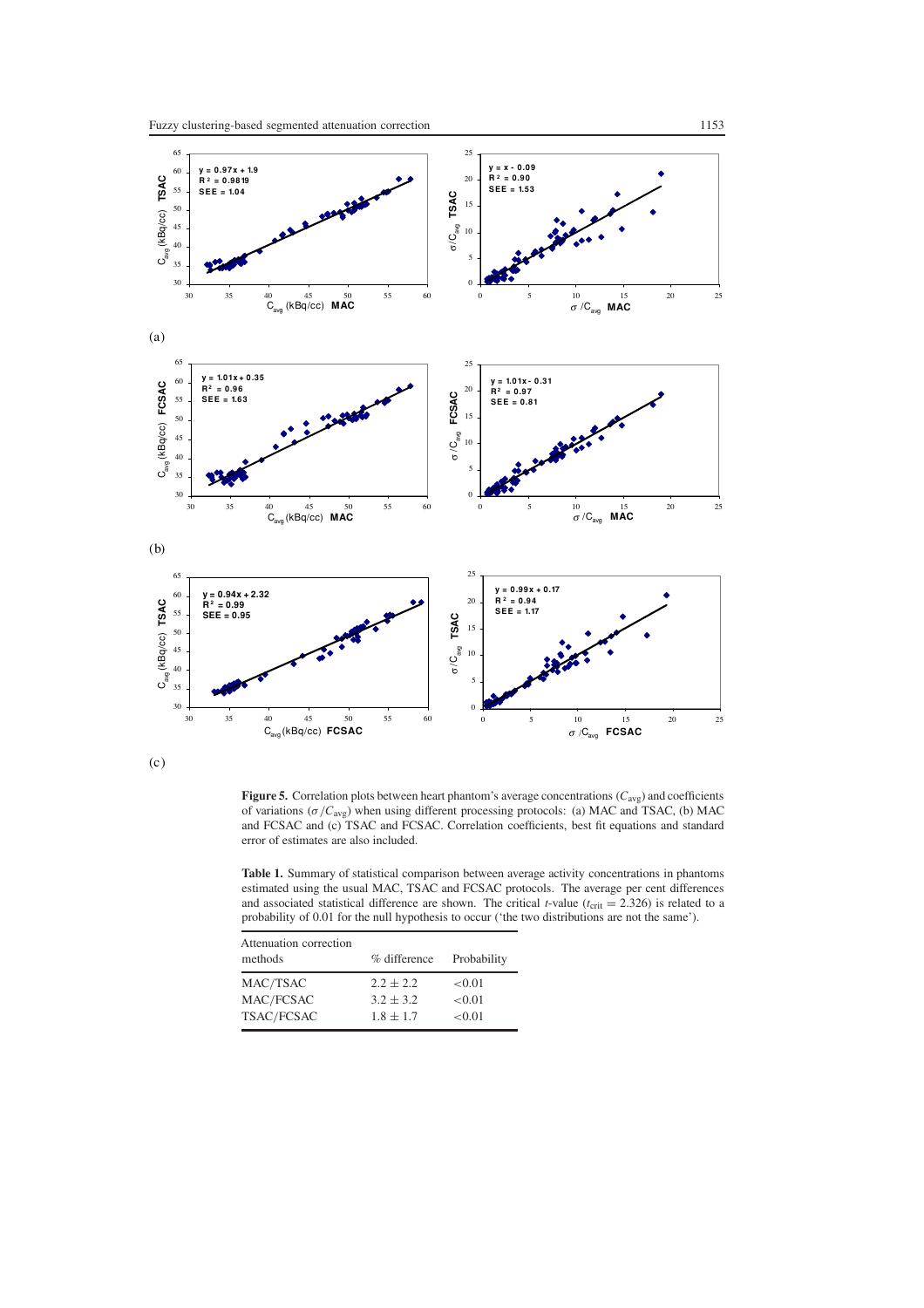

<span id="page-11-0"></span>**Figure 6.** llustration of the fuzzy clustering segmentation algorithm on a clinical whole-body study at the thorax level showing from left to right: the reconstructed transmission image, the corresponding segmented image and the final attenuation map.

finally after assigning the tissue-dependent attenuation coefficients using weighted averaging. The improvement in image quality of emission data reconstructions when using FCSAC compared to MAC is further illustrated on coronal slices of a patient study in figure [7.](#page-12-0) The images are less noisy and show more uniform uptake of the tracer. In our clinic, MAC is applied routinely but the physicians preferred the images obtained with FCM-based segmented AC and judged the image quality to be much superior.

Figures [8–](#page-13-0)[10](#page-15-0) show the correlation between SUV estimates when using the different AC techniques. The line connecting the data points represents the results of a linear regression analysis. The results of the statistical analysis of the patient SUV data are summarized in table [2.](#page-15-1) These results further confirm the existence of a statistically significant difference between the different techniques, except MAC and FCSAC where no proof of statistically significant differences on the average SUVs was observed ( $P = 0.27$ , paired *t*-test). The reasons for this are not yet fully understood. Notwithstanding, the bias introduced when calculating tracer uptake in smaller lesions is less notable for the  $\text{SUV}_{\text{avg}}$  than the  $\text{SUV}_{\text{max}}$ due to partial volume effects, the latter being, however, more susceptible to increased levels of noise [\(Visvikis](#page-17-14) *et al* [2001\)](#page-17-14). There was a good correlation ( $R^2 = 0.96$ ) between maximum SUVs in lung nodules measured on images reconstructed with measured and segmented AC with a statistically significant decrease in SUV<sub>max</sub> (12.83  $\pm$  12.6%, *P* < 0.01) on the latter images. This would appear to result from a difference in the estimated and assigned  $\mu$  values in the two cases and thus the ACFs applied. According to these data, the noise in MAC appears to be 19% higher overall than both TSAC and FCSAC. It is worth pointing out that the same observations were made by Watson *et al* (1999) when comparing pre- and post-injection transmission scanning. In the latter case, the differences in SUV estimates were assigned to patient motion and misregistration errors.

## **4. Discussion**

The quantitative capability of PET measurements depends strongly on the accuracy of attenuation and scatter corrections. While scatter correction in whole-body PET imaging is only approximate and has limited accuracy [\(Zaidi 2001\)](#page-17-17), AC is exact and is limited mainly by the statistics of the acquired data. Reliable AC methods for quantitative ECT require precise delineation of the body contour and accurate knowledge of the distribution of attenuation coefficients. Two broad classes of methods have been used to calculate the attenuation map referred to as calculated- and measured-based AC techniques. In clinical applications, where the attenuation coefficient distribution is not known *a priori*, and for areas of inhomogeneous attenuation such as the chest, more adequate methods must be performed.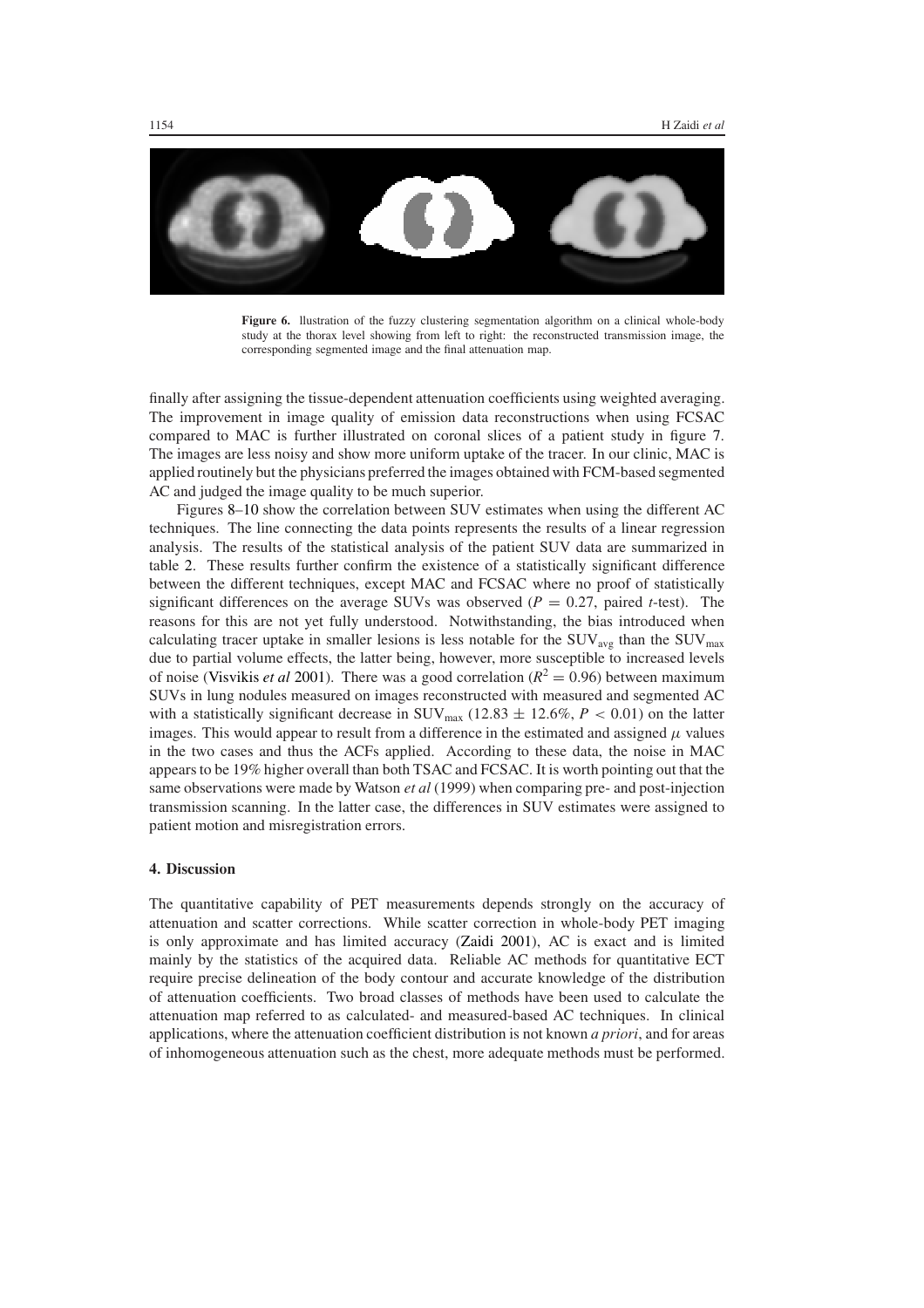

<span id="page-12-0"></span>Figure 7. Illustration of the improvement in image quality when using segmented AC: (A) reconstructions using MAC, (B) reconstructions using FCSAC.

This includes transmission scanning (Bailey 1998), segmented MRI data [\(Rowell](#page-17-18) *et al* [1992\)](#page-17-18) or appropriately scaled x-ray CT scans acquired either independently on separate [\(Kinahan](#page-16-13) *et al* [1998\)](#page-16-13) or simultaneously on multi-modality imaging systems [\(Beyer](#page-16-14) *et al* [2000\)](#page-16-14). The CT scans produce images of high spatial resolution and statistical accuracy. These images are, however, produced by bremsstrahlung photons with a broad energy distribution, which may affect the accuracy of the determination of the attenuation coefficients. Moreover, the cost of combined ECT*/*CT systems remains prohibitive for small nuclear medicine departments and combination of data acquired from different imagers suffer from the usual problems of working with multi-modality images, namely, accurate coregistration from different modalities. Alternative methods to compensate for photon attenuation use either continuous [\(Welch](#page-17-19) *et al* [1998\)](#page-17-19) or discrete consistency conditions criteria [\(Bronnikov 2000](#page-16-15)).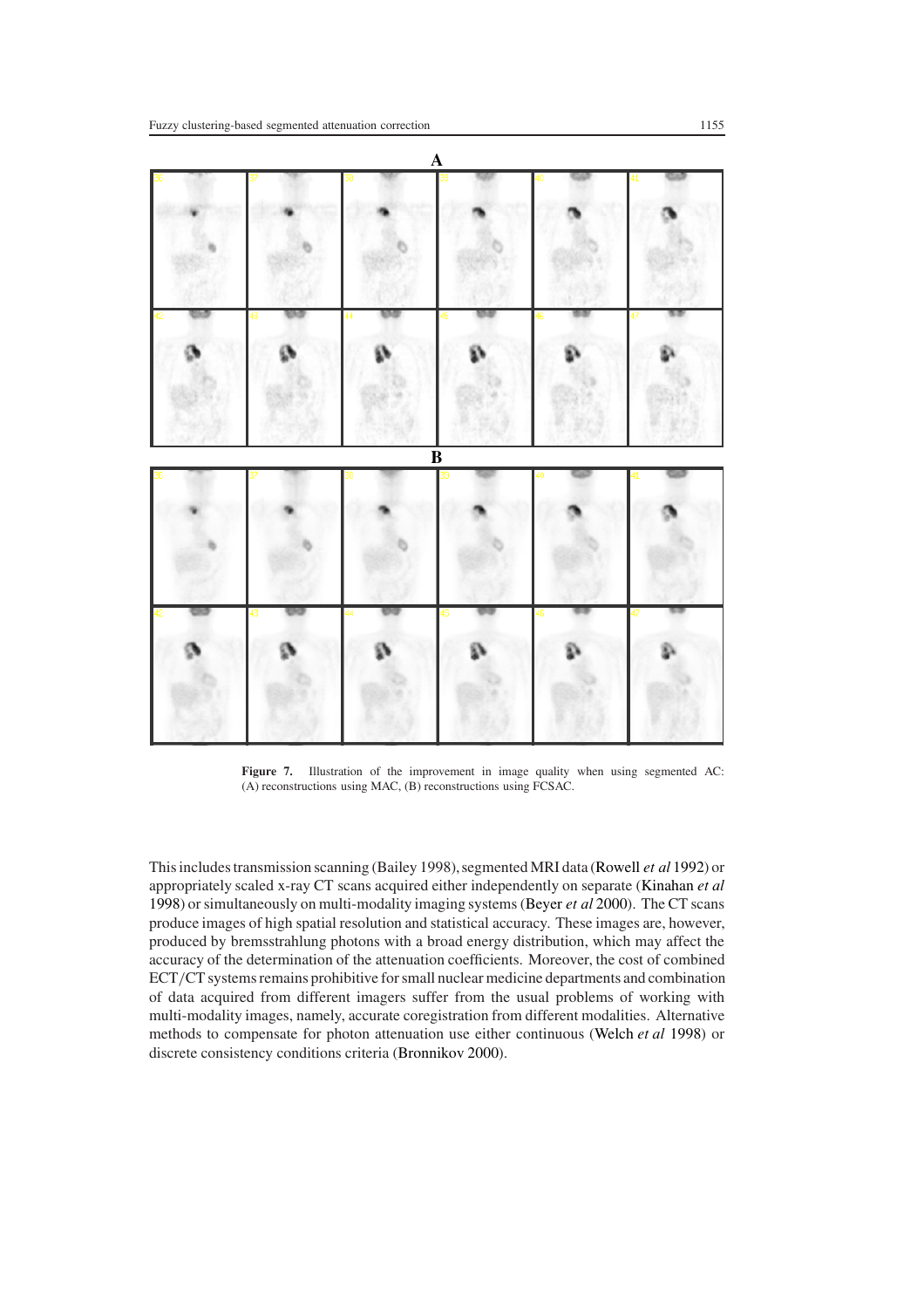

<span id="page-13-0"></span>**Figure 8.** Correlation plots between patients' SUV estimates obtained using MAC and TSAC: (a) maximum SUV (SUV<sub>max</sub>), (b) average SUV (SUV<sub>avg</sub>), (c) the standard deviation ( $\sigma$ ) and finally (d) the coefficient of variation (*σ /*SUVavg). Correlation coefficients, best fit equations and standard error of estimates are also included.

In a clinical environment, the most accurate AC techniques are based on measured transmission data acquired before (pre-injection) [\(Watson](#page-17-13) *et al* [1999\)](#page-17-13), during (simultaneous) [\(Watson](#page-17-20) *et al* [2001\)](#page-17-20) or after (post-injection) [\(Smith](#page-17-21) *et al* [1997\)](#page-17-21) the emission scan. More refined transmission image segmentation and tissue classification tools were also proposed to increase the accuracy of AC when using short transmission scanning times [\(Meikle](#page-16-2) *et al* [1993](#page-16-2), Xu *[et al](#page-17-22)* [1996\)](#page-17-22). Once the attenuation map is obtained, the correction matrix is calculated by forward projection at appropriate angles of the resulting processed transmission image. From a clinical perspective, the relative benefits of segmented AC seem to be well recognized in clinical oncology [\(Benard](#page-16-16) *et al* [1999](#page-16-16)). From a theoretical analysis, the fuzzy clustering approach is more versatile than histogram-based methods in segmenting complex anatomic areas, allowing good preservation of density gradients in the lungs.

A number of factors influence the accuracy of AC in PET imaging when one uses histogram-based threshold edge detection methods. One common difficulty with this approach is determining the value of the thresholds. As stated by many authors, no single threshold is ideal for all object shapes and sizes [\(Zaidi 1996\)](#page-17-23) and each group picked the threshold that best matched their specific phantom or clinical studies, transmission source type and imaging system [\(Bilger](#page-16-4) *et al* [2001\)](#page-16-4). Clustering methods need to be robust and reproducible if they are to be useful in practice. Fuzzy clustering is a robust, model-independent method to extract anatomical and functional information. It improves the reproducibility of transmission image segmentation significantly because of the capability of fuzzy clustering to separate the regions with different properties by solving the problem of volume averaging of tissue compartments.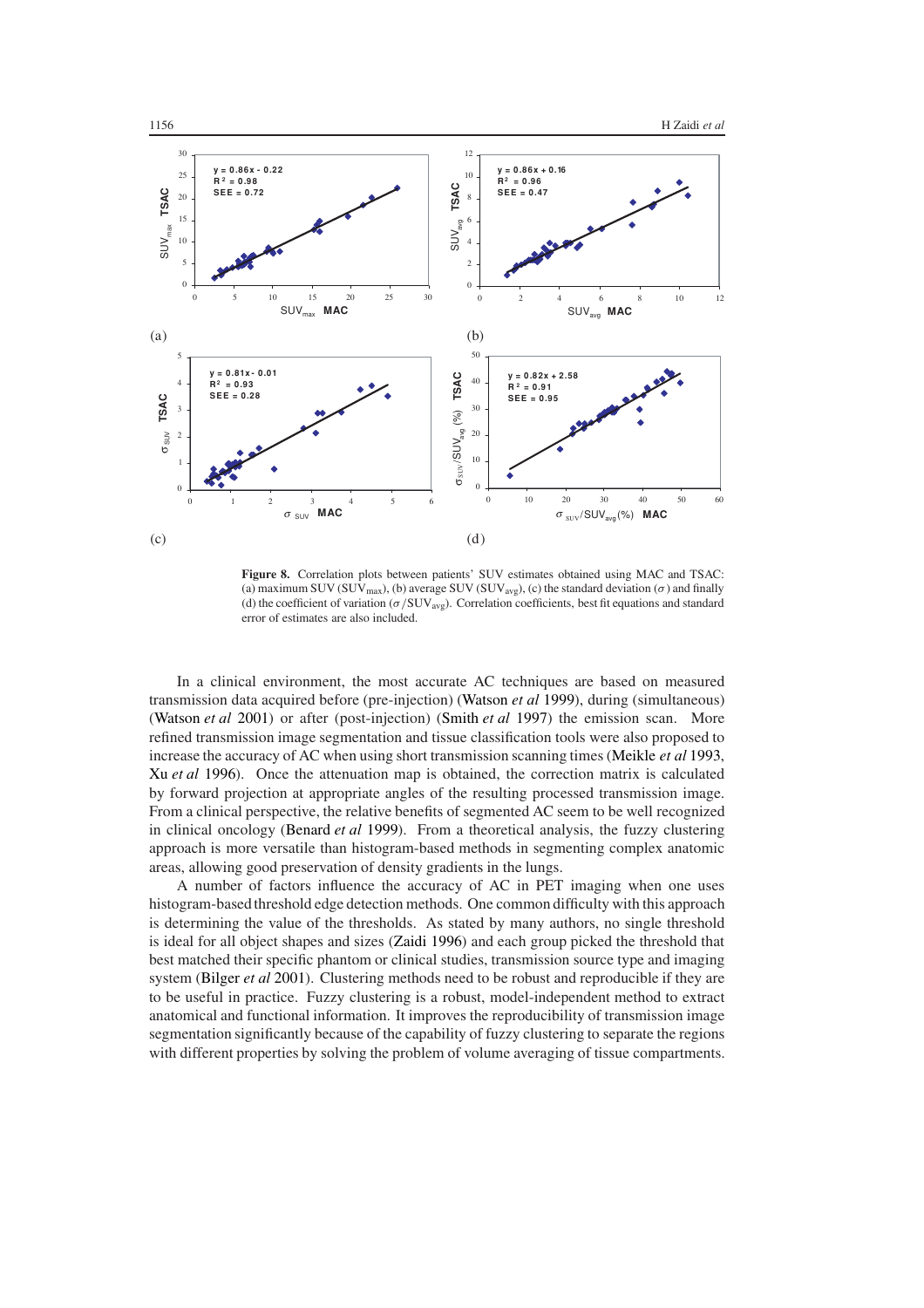

**Figure 9.** Correlation plots between patients' SUV estimates obtained using MAC and FCSAC: (a) maximum SUV ( $SUV_{max}$ ), (b) average SUV ( $SUV_{avg}$ ), (c) the standard deviation ( $\sigma$ ) and finally (d) the coefficient of variation (*σ /*SUVavg). Correlation coefficients, best fit equations and standard error of estimates are also included.

Other interesting approaches to segment noisy transmission data include the use of active contour models (Tai *et al* 1996), neural networks [\(Yu and Nahmias 1996\)](#page-17-2), morphological segmentation [\(Riddell](#page-17-1) *et al* [1999\)](#page-17-1) and hidden Markov modelling [\(Anderson](#page-16-1) *et al* [1999\)](#page-16-1). An alternative to segmentation of transmission images with the aim to reduce noise in PET transmission measurements includes Bayesian image reconstruction [\(Alenius](#page-16-17) *et al* [1999\)](#page-16-17) and non-linear filtering [\(Kitamura](#page-16-18) *et al* [2000\)](#page-16-18).

In summary, we developed a fuzzy clustering-based segmentation technique for AC in PET, which allows the segmentation of transmission images into the main anatomical regions of the body in terms of the corresponding attenuation coefficient values. The algorithm was implemented in the C++ language and runs on a SUN Sparc station 60. It is fast, efficient, accurate and relatively operator-independent to allow application in clinical routine. Furthermore, it does not depend on statistical assumptions such as data normality, nor does it require any *a priori* heuristics. One limitation of the algorithm concerns patients whose lung contours extend up to the thorax boundary at the interface with the bed. This was encountered only in one patient and required operator interaction to make the method work. We recently started to use the dual*/*fusion display software [\(Lartizien](#page-16-19) *et al* [2000\)](#page-16-19), which proved to be useful for dual display and comparison of the segmented and original transmission images. This might be very helpful to identify possible pitfalls of the algorithm, which could produce artefacts in the reconstructed emission images. This segmentation technique is actually being optimized for automated lesion detection and quantification of lung nodules' size and uptake in cancer patients using PET imaging to improve reproducibility of the analysis and reduce an expert physician's interaction.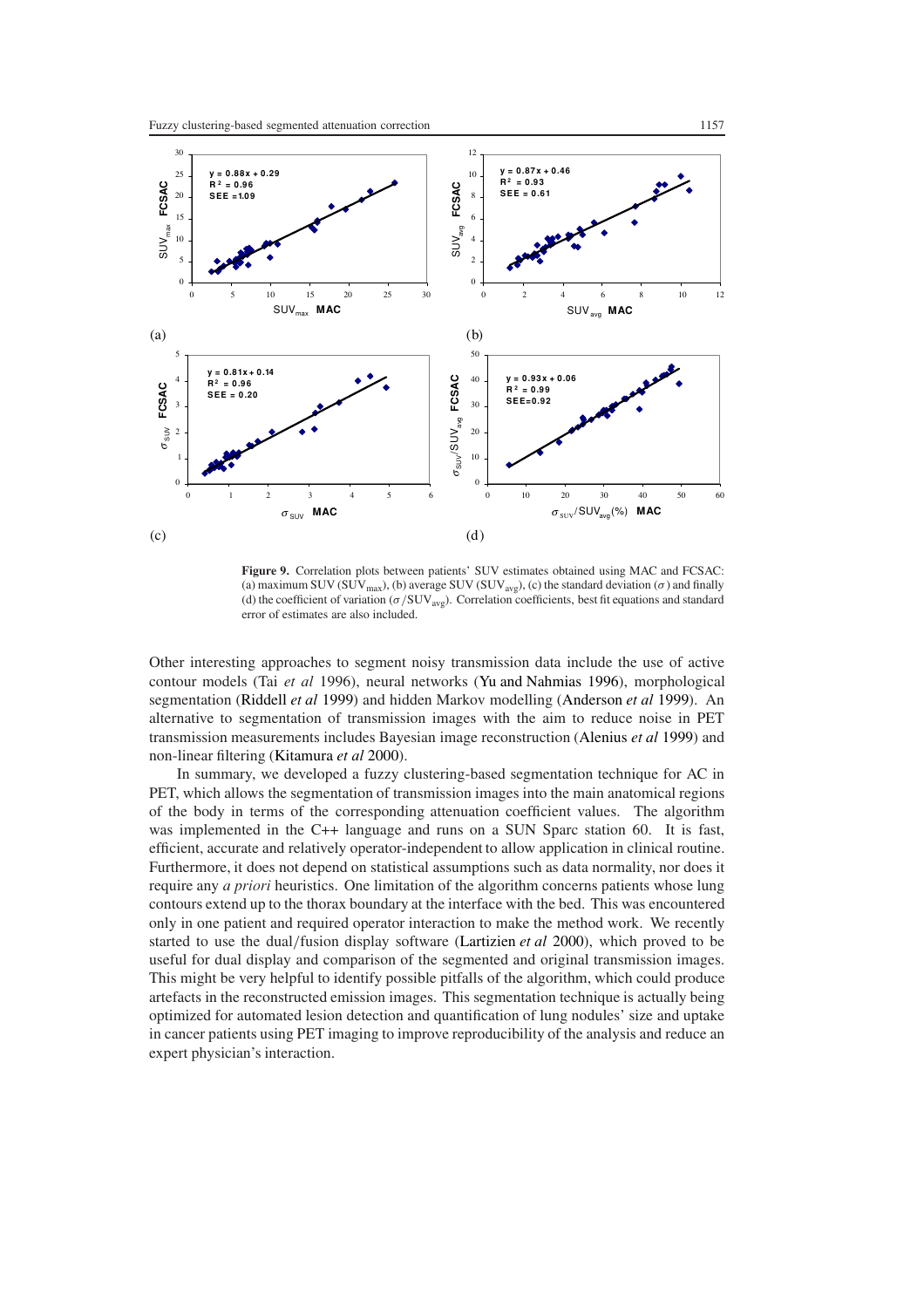

<span id="page-15-0"></span>**Figure 10.** Correlation plots between patients' SUV estimates obtained using TSAC and FCSAC: (a) maximum SUV (SUV<sub>max</sub>), (b) average SUV (SUV<sub>avg</sub>), (c) the standard deviation ( $\sigma$ ) and finally (d) the coefficient of variation (*σ /*SUVavg). Correlation coefficients, best fit equations and standard error of estimates are also included.

<span id="page-15-1"></span>**Table 2.** Summary of statistical comparison between clinical average and maximum SUV data estimated using the usual MAC, TSAC and FCSAC protocols. The average per cent differences and associated statistical difference are shown. The critical *t*-value ( $t_{\text{crit}} = 2.326$ ) is related to a probability of 0.01 for the null hypothesis to occur ('the two distributions are not the same').

| Attenuation correction<br>methods   | $\rm{SUV}_{\rm{avg}}$                                  |                                | SUV <sub>max</sub>                                    |                            |
|-------------------------------------|--------------------------------------------------------|--------------------------------|-------------------------------------------------------|----------------------------|
|                                     | % difference                                           | Probability                    | % difference                                          | Probability                |
| MAC/TSAC<br>MAC/FCSAC<br>TSAC/FCSAC | $12.02 \pm 7.9$<br>$11.06 \pm 10.1$<br>$12.30 \pm 7.5$ | < 0.01<br>$\gg 0.20$<br>< 0.01 | $17.03 \pm 8.4$<br>$12.83 \pm 12.6$<br>$11.8 \pm 8.0$ | < 0.01<br>< 0.01<br>< 0.01 |

## **5. Conclusions**

The addition of fuzzy clustering-based segmentation to the attenuation correction process in [<sup>18</sup>F]-FDG PET markedly improves image quality and lesion-to-background contrast compared to the standard measured attenuation correction technique. This resulted in an improved lesion detection rate in patients with lung cancer, diagnostic performance and more accurate staging. Moreover, FCM-based segmented attenuation correction in PET shows a clear reduction of noise propagation from transmission into emission data with respect to MAC, allowing for reduction of transmission scan duration. In spite of the promising results obtained so far, its additional impact on patient management in this relatively small sample was minor; further study of this most important outcome in a larger study is warranted. It is acknowledged,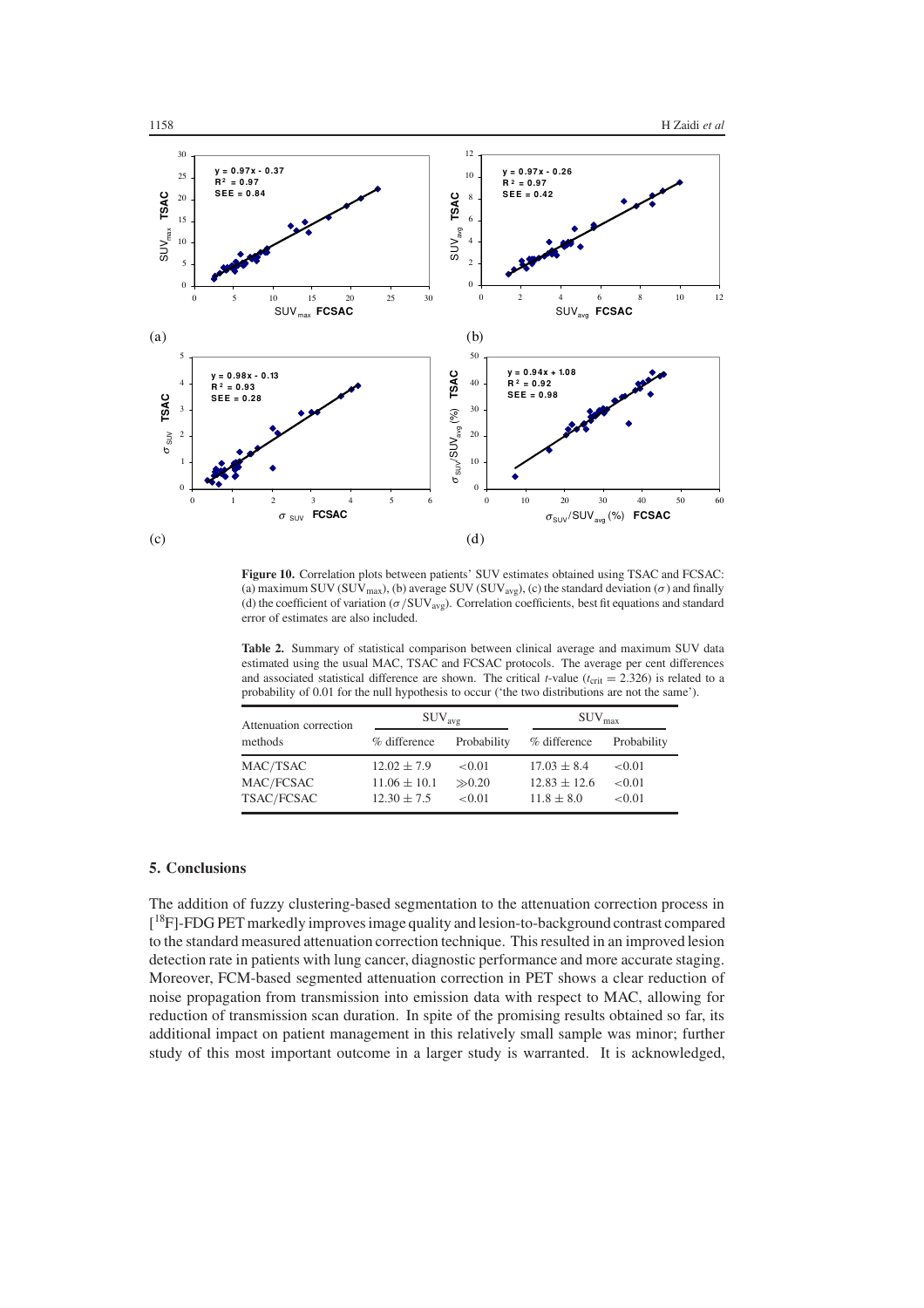however, that no conclusions could be drawn from this study regarding the performance of the FCM method relative to other fuzzy clustering-based methods (e.g. [Bettinardi](#page-16-3) *et al* [1999](#page-16-3)).

#### **Acknowledgments**

This work was supported by the Swiss National Science Foundation under grant number SNSF 3152–062008. The authors would like to thank Dr Mohamed Allaoua for his help during the analysis of the clinical data and Dr Paul Kinahan for supplying the dual*/*fusion display software.

## **References**

- <span id="page-16-5"></span>Acton P D, Lyn S, Pilowsky Kung H F and Peter J E 1999 Automatic segmentation of dynamic neuroreceptor single-photon emission tomography images using fuzzy clustering *Eur. J. Nucl. Med.* **26** 581–90
- <span id="page-16-17"></span>Alenius S, Ruotsalainen U and Astola J 1999 Attenuation correction for PET using count-limited transmission images reconstructed with median root prior *IEEE Trans. Nucl. Sci.* **46** 646–51
- <span id="page-16-1"></span>Anderson J M M, Mair B A and Rao M 1999 Attenuation correction for PET using a hidden Markov model based segmentation method *Proc. IEEE Nuclear Science Symp. and Medical Imaging Conf. (1999)*
- Bailey D L 1998 Transmission scanning in emission tomography *Eur. J. Nucl. Med.* **25** 774–87
- <span id="page-16-11"></span>Barni M, Cappellini V and Mecocci A 1996 Comments on a possibilistic approach to clustering *IEEE Trans. Fuzzy System* **4** 393–6
- <span id="page-16-16"></span>Benard F, Smith R J, Hustinx R, Karp J S and Alavi A 1999 Clinical evaluation of processing techniques for attenuation correction with 137Cs in whole-body PET imaging *J. Nucl. Med.* **40** 1257–63
- <span id="page-16-10"></span><span id="page-16-3"></span>Beni G and Liu X 1994 A least biased fuzzy clustering method *IEEE Trans. Pattern Anal. Machine Intell.* **16** 954–60 Bettinardi V *et al* 1999 An automatic classification technique for attenuation correction in positron emission tomography. *Eur. J. Nucl. Med.* **26** 447–58
- <span id="page-16-14"></span>Beyer T, Townsend D W, Brun T, Kinahan P E, Charron M, Roddy R, Jerin J, Young J, Byars L and Nutt R 2000 A combined PET*/*CT scanner for clinical oncology *J. Nucl. Med.* **41** 1369–79
- <span id="page-16-8"></span>Bezdek J C 1973 *Fuzzy Mathematics in Pattern Classification* (New York: The Institute of Electrical and Electronics Engineers)
- Bezdek J C, Hathaway R J, Sabin M J and Tucker W T 1987 Convergence theory for fuzzy C-means: counterexamples and repairs *IEEE Trans. Syst. Man Cybern.* **17** 873–7
- <span id="page-16-4"></span>Bilger K, Kupferschlager J, Muller-Schauenburg W, Nusslin F and Bares R 2001 Threshold calculation for segmented attenuation correction in PET with histogram fitting *IEEE Trans. Nucl. Sci.* **48** 43–50
- <span id="page-16-6"></span>Boudraa A E, Champier J, Cinotti L, Bordet J C, Lavenne F and Mallet J J 1996 Delineation and quantitation of brain lesions by fuzzy clustering in positron emission tomography *Comput. Med. Imaging Graph* **20** 31–41
- <span id="page-16-12"></span>Boudraa A O, Dehak S M, Zhu Y M, Pachai C, Bao Y G and Grimaud J 2000 Automated segmentation of multiple sclerosis lesions in multispectral MR imaging using fuzzy clustering *Comput. Biol. Med.* **30** 23–40
- <span id="page-16-15"></span>Bronnikov A V 2000 Reconstruction of attenuation map using discrete consistency conditions *IEEE Trans. Med. Imaging* **19** 451–62
- <span id="page-16-7"></span>Dunn J C 1974 A fuzzy relative of the ISODATA process and its use in detecting compact well-separated clusters *J. Cybern.* **3** 32–57
- <span id="page-16-13"></span>Kinahan P E, Townsend D W, Beyer T and Sashin D 1998 Attenuation correction for a combined 3D PET*/*CT scanner *Med. Phys.* **25** 2046–53
- <span id="page-16-18"></span>Kitamura K, Iida H, Shidahara M, Miura S and Kanno I 2000 Noise reduction in PET attenuation correction using non-linear Gaussian filters *IEEE Trans. Nucl. Sci.* **47** 9949
- <span id="page-16-9"></span>Krishnapuram R and Keller J M 1993 A possibilistic approach to clustering *IEEE Trans. Fuzzy Syst.* **1** 98–110
- <span id="page-16-19"></span>Lartizien C, Kinahan P E, Comtat C, Lin M P, Swensson R, Trebossen R and Bendriem B 2000 Evaluating image reconstruction methods for tumor detection performance in whole-body PET oncology imaging *Proc. SPIE Medical Imaging Symp. (San Diego, CA, 2000)*
- <span id="page-16-0"></span>Lonneux M, Borbath I, Bol A, Coppens A, Sibomana M, Bausart R, Defrise M, Pauwels S and Michel C 1999 Attenuation correction in whole-body FDG oncological studies: the role of statistical reconstruction *Eur. J. Nucl. Med.* **26** 591–8
- <span id="page-16-2"></span>Meikle S R, Dahlbom M and Cherry S R 1993 Attenuation correction using count-limited transmission data in positron emission tomography *J. Nucl. Med.* **34** 143–150